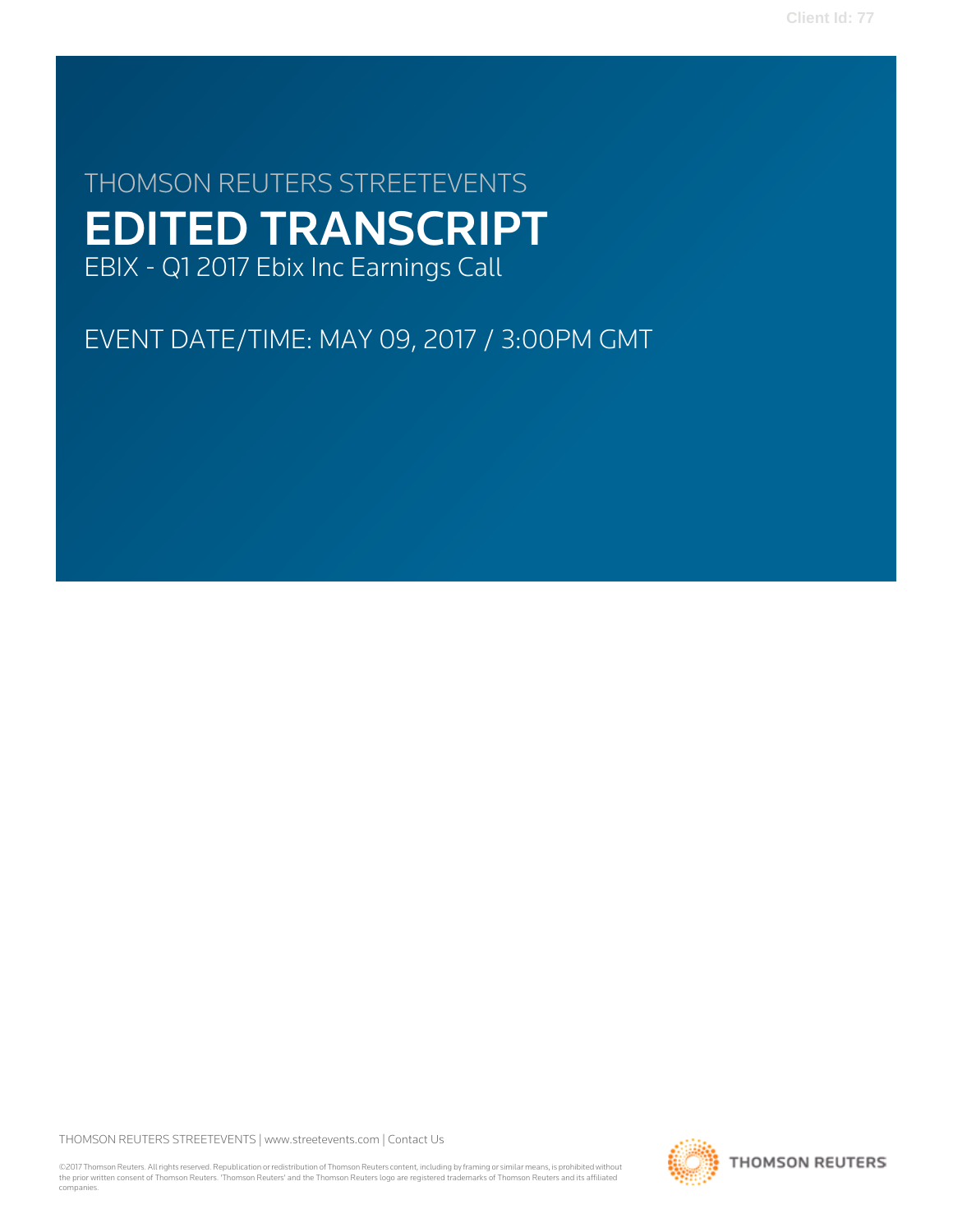# **CORPORATE PARTICIPANTS**

**[Darren Joseph](#page-1-0)** Ebix, Inc. - Corporate VP of Finance & HR **[Robin Raina](#page-3-0)** Ebix, Inc. - Chairman, CEO and President **[Sean T. Donaghy](#page-2-0)** Ebix, Inc. - CFO

# **CONFERENCE CALL PARTICIPANTS**

**[Allen Klee](#page-8-0)** Sidoti & Company, LLC - Research Analyst **[Jeffrey Van Rhee](#page-4-0)** Craig-Hallum Capital Group LLC, Research Division - Partner and Senior Research Analyst

# **PRESENTATION**

#### **Operator**

Good day, ladies and gentlemen, and welcome to the Ebix First Quarter 2017 Investor Call. (Operator Instructions)

<span id="page-1-0"></span>I'd now like to introduce your host for today's conference, Mr. Darren Joseph, Corporate Vice President. Sir, please go ahead.

# **Darren Joseph** - Ebix, Inc. - Corporate VP of Finance & HR

Thank you. Welcome, everyone, to Ebix, Incorporated's 2017 First Quarter Earnings Conference Call. Joining me to discuss the quarter is Ebix Chairman, President and CEO, Robin Raina; and Ebix CFO, Sean Donaghy. Following our remarks, we will open up the call for your questions.

Now let me quickly cover the safe harbor. Some of the statements that we make today are forward-looking, including among others, statements regarding Ebix's future investments, our long-term growth and innovation, the expected performance of our businesses and our use of cash.

These statements involve a number of risks and uncertainties that might cause actual results to differ materially from those projected in the forward-looking statement. Please note that these forward-looking statements reflect our opinions only as of the date of this presentation, and we undertake no obligation to revise or publicly release the results of any revisions of these forward-looking statements in light of new information or future events. Additional information concerning factors that could cause actual results to materially differ from those in the forward-looking statements made today is contained in our SEC filings, which list a more detailed description of the risk factors that may affect our results.

Our press release announcing the Q1 2017 results was issued earlier this morning. The audio of this investor call is also being webcast live on the web at www.ebix.com/webcast.

You can look at Ebix's financials beyond what has been provided in the release on our website, www.ebix.com. The audio and text transcript for this call will be available also on the Investor homepage of the Ebix website after 4 p.m. Eastern Time today.

Let's start by discussing the results announced today. We are excited by the results that we announced this morning. Revenue in Q1 2017 increased 11% from a year ago to \$79.1 million. On a constant currency basis, Ebix Q1 2017 revenue increased 10% year-over-year to \$78.5 million as compared to \$71.1 million in Q1 of 2016.

In Q1 2017, our exchange revenue continued to be the largest channel for Ebix, accounting for 67% of the company's revenues. The year-over-year revenues increased as a result of revenue growth from P&C, life, underwriting, CRM, RCS and health e-commerce services, in addition to revenue growth generated from the company's 2016 acquisitions of Wdev and Hope, the net effect of consolidating Ebix Health JV and the new e-governance contracts with a number of large clients in India.

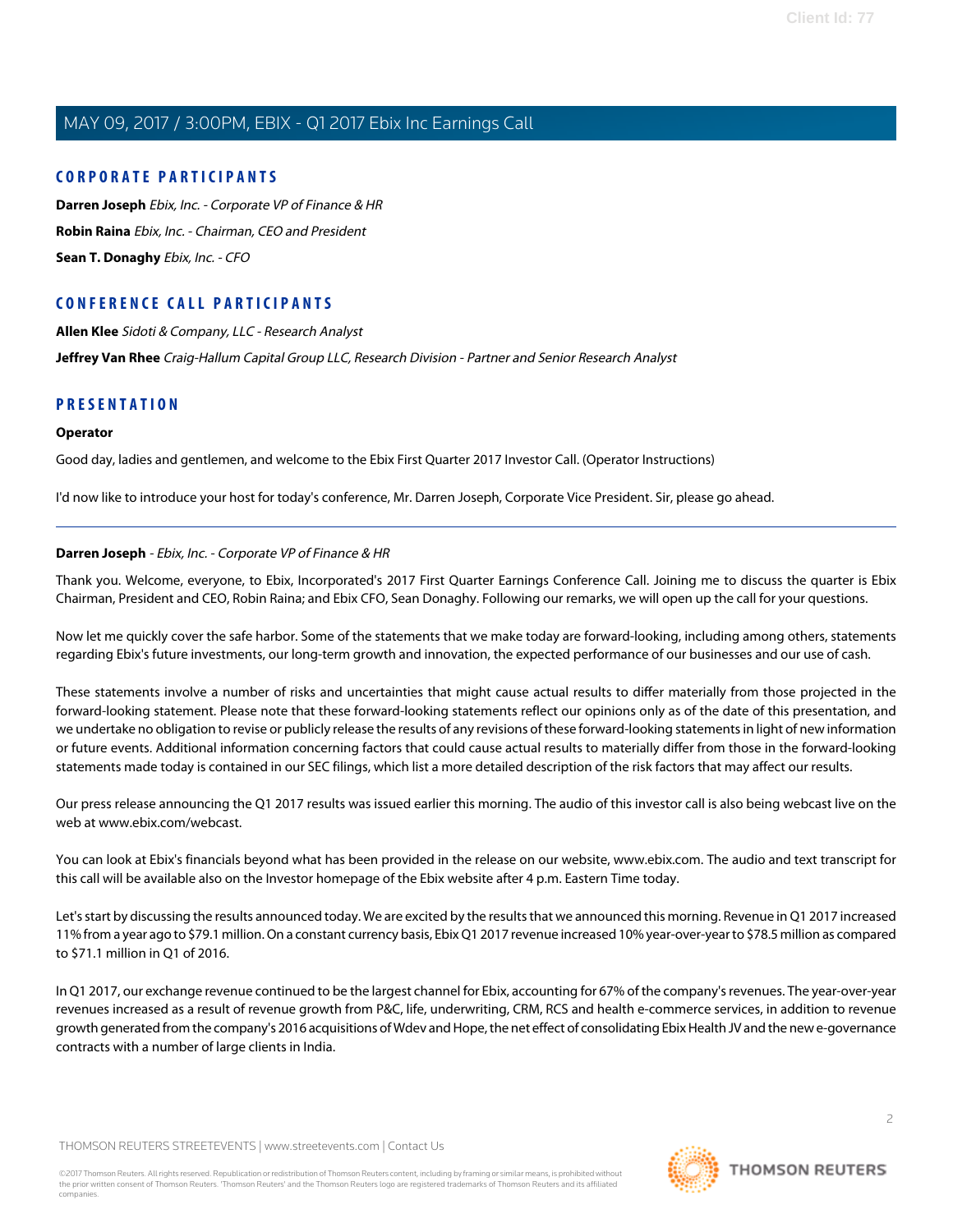In Q4 of 2016, we got a seasonal revenue increase of around \$3 million as compared to Q1 of 2017 in the medical continuing education business and the health administration exchange business. The increase in the continuing education area in Q4 2016 was primarily associated with doctors trying to get beneficial tax treatment by purchasing the continuing education courses while the administration exchange increase was associated with policy renewals that happened at year-end. Considering the seasonality in Q4 of 2016, we believe that Q1 2017 top line performance is strong and in line with our expectations.

Underwriting exchange revenues grew 19%. Health e-commerce exchange revenues grew 18% year-over-year in Q1 of 2017, while P&C exchange revenues grew 18% and life exchange revenues grew 3% in the same year-over-year period. RCS revenues were up 30% because of new contracts in India and the acquisition of Wdev business in Brazil in 2016.

Our reinsurance revenues were down 10% in spite of higher year-over-year revenues in British pounds because of large exchange drop associated with the Brexit vote. The company's A.D.A. M. Health content revenues were down approximately 19% year-over-year, affected by increased price competition in the sector. Ebix's presence in life and annuity sector is presently annualized at approximately \$118 million based on the Q1 2017 run rate.

<span id="page-2-0"></span>I will now turn the call over to Sean.

# **Sean T. Donaghy** - Ebix, Inc. - CFO

Thank you, Darren, and thank you to all on the call for your continued interest and support of Ebix. At the outset, let me say that we are very pleased with the company's first quarter 2017 financial results and operating performance and look forward to the rest of the year.

Q1 2017 diluted earnings per share increased 24% to \$0.83 per share as compared to \$0.67 in the first quarter of 2016. For purposes of the Q1 2017 EPS calculation, there was an average of 32 million diluted shares outstanding during the quarter compared to 33.3 million in Q1 of '16 and 32.5 million in Q4 of '16. As of today, the company expects the diluted share count for the Q2 2017 to be approximately 31.7 million shares.

Q1 2017 operating margin decreased to 32.5% as compared to 35% in Q1 of '16. Operating income for Q1 of '17 rose 4% to \$25.7 million as compared to \$24.8 million in Q1 of '16. We are pleased by the fact that the company continues to deliver attractive top line growth, cash flows and operating profit with a 33% operating margin during Q1 of '17 for the entire business and approximately 37% operating margin for the core exchange business.

Cash provided by our operating activities rose to \$15.7 million in Q1 of '17 compared to \$10.5 million in Q1 of '16. Q1 2017 cash flows reflected cumulative cash payment of \$8.95 million for bank interest and income tax, principally on account of certain nonrecurring advance minimum alternative tax payments in India for \$4.9 million.

In Q1 of '17, we spent a total of \$52.3 million on share buybacks, dividends, tax payments and on building constructions. Specifically during the quarter, we used \$40.5 million to repurchase 704,000 shares of Ebix common stock, paid \$6.7 million of taxes, spent \$2.7 million on building out our facilities in India and Johns Creek, Georgia and paid dividends of \$2.4 million while drawing just \$40 million from our bank credit facilities.

After these significant uses of cash, the company still ended the quarter with cash flow from operating activities of \$15.7 million and \$123.5 million in cash, cash equivalents and short-term investments, up by \$52.1 million as compared to March of '16.

We are very pleased with the company's continued ability to generate cash and fund its growth and investor-friendly initiatives. With these additional share repurchases, the company has now repurchased approximately 7.26 million shares of its common stock for an aggregate amount \$215.2 million at an average price of \$29.65 since August 1, 2014, when the Ebix board announced its decision to repurchase our own stock consistently over the next few years. We expect to continue the share buyback utilizing our operating cash flows from the business.

After spending a cumulative \$52.3 million on share buybacks, dividends, tax payments and CapEx in Q1 of '17, as of March 31, Ebix still had access to approximately \$304.5 million of readily available cash resources from its financing arrangement with its syndicated bank credit facility, combined

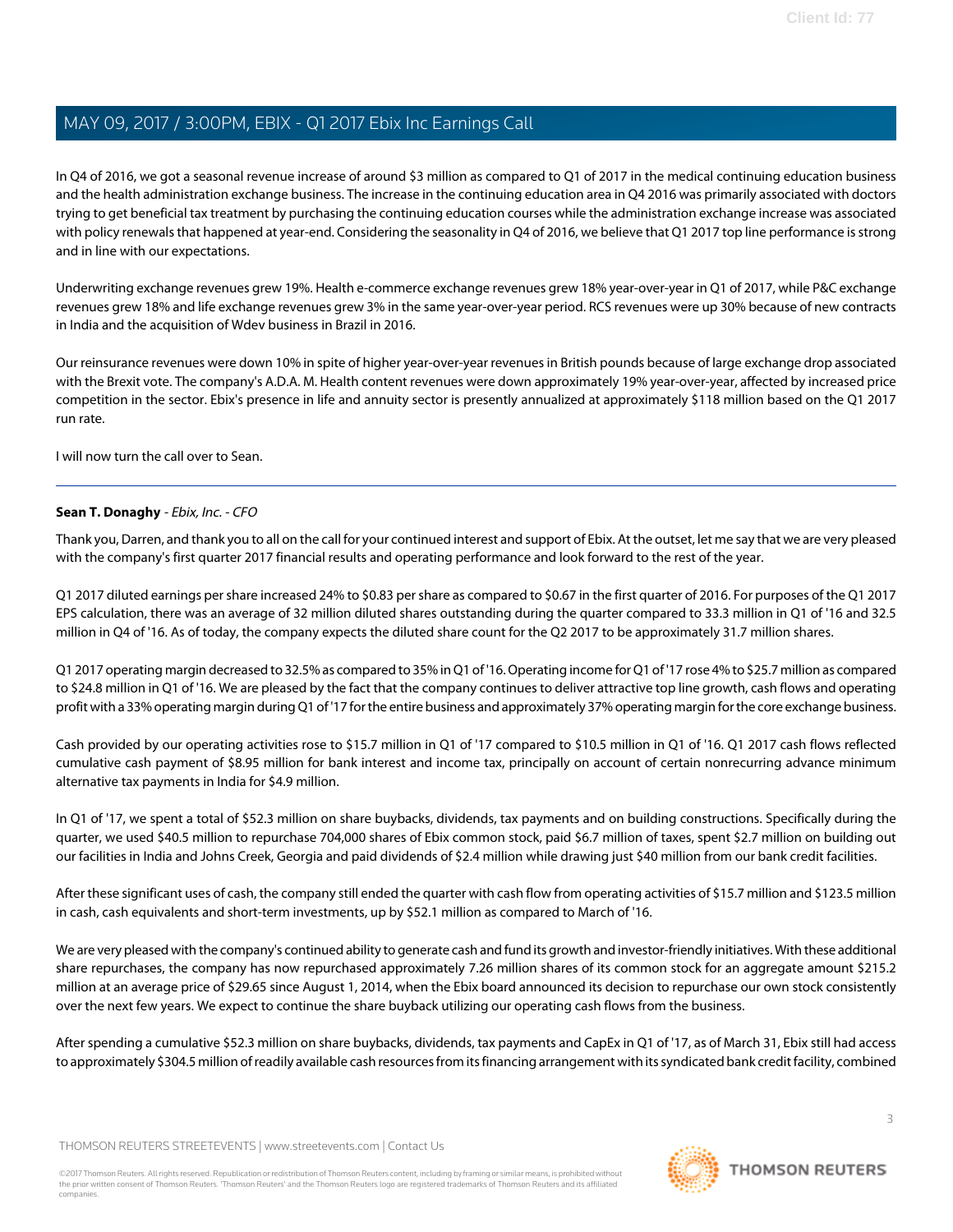with cash on hand to adequately support continued organic and acquisitive growth and to expand the existing operations of the company as needed to meet the demand for our products and services.

Furthermore, our balance sheet is healthy and our company's financial position remains solid with a current ratio of 3.14, a working capital short-term liquidity position of \$148 million, a debt leverage ratio of 2.6 and a debt-to-equity ratio of only 0.74 as of March 31, 2017.

We will soon be announcing the record date for the Q2 2017 dividend payable to our shareholders. In Q1 of 2017, we paid a quarterly cash dividend of \$0.075 per common share to our shareholders. Finally, Ebix's Form 10-Q will be filed tomorrow afternoon, Wednesday, May 10, 2017.

<span id="page-3-0"></span>I will now pass the call back to Robin.

# **Robin Raina** - Ebix, Inc. - Chairman, CEO and President

Thanks, Sean. Good morning. I last spoke to all of you 2 months back on February 28 while announcing our 2016 annual results. Our business is reasonably consistent and thus, I had a fair idea of the first quarter results on that date and thus my talk in the investor call that reflected my views about the direction of the first quarter and analysis of the year 2017 and '16. I'll thus try not to be repetitive in my talk and focus my talk on a brief analysis of the quarter and primarily on anything new that might be on the horizon for Ebix.

With respect to the results announced today, they are in line with our expectations and where we expected to be in terms of the top line. From my perspective, the top line performance is solid. Sequentially, we had to deal with the seasonal increase of \$3 million in Q4 of 2016, which incidentally were not predictable for us in Q4 the way when we get into Q1, we get to see how much of the business that we got from continuing education was seasonal versus continual. So there's a little bit of a hindsight, thought process that goes into it.

For the most part, we came up with our increases in revenue from a number of segments, as discussed during Darren's talk. We agreed on material deals with a few key accounts that should continue to give us consistent revenues for the next few years. We also made good strides in the area of straight-through processing by agreeing on new exchange deals with key clients like HSBC Bank, Ameritas, DFS, Merrill Lynch, amongst others. We also agreed on a deal with one of the super brokers, Arthur J. Gallagher, in Australia to implement our SaaS-based, end-to-end broker system, Ebix Evolution, in Australia.

I'm especially excited about the A.J. Gallagher implementation as it will serve as a catalyst for the implementation of Ebix Evolution to our other super broker clients spread across more than 50 countries, a key source -- which could be a key source of future revenue for us, both in terms of new license fees and consulting dollars. Also, it further increases our dominance in the Australian market.

I was recently in London to oversee the progress of the PPL London marketplace exchange for reinsurance. I'm pleased to tell you that the exchange is working wonderfully with Ebix design, functionality, responsiveness, attention to detail and technology expertise, winning us positive reviews from all the key constituents of the London insurance market. I'm very excited about this as each of the pillars of the PPL exchange are a who's who of the London market, with each one being a potential direct client of Ebix for a variety of services other than reinsurance exchanges.

Ebix continues to review each of our business lines in terms of margin performance. From this disciplined review, we are able to focus our resources on our best performing opportunities as well as possibly reduce our focus on areas where margins are under pressure. Ebix continues to deploy increased manpower on strategic opportunities, such as our implementation of the PPL reinsurance exchange in London and underwriting exchanges in the U.S. These steps have not only contributed new consistent long-term revenue streams, but have also created tremendous goodwill for Ebix and a customer sales force that helps us sell purely on the strength of our reference base. The growing customer awareness of Ebix's domain expertise and performance has opened up many new business opportunities, deals that we would not have known about had our customers not made the strong positive recommendations.

I talked about an area of the momentum and focus in the annual investor call. Today, Darren spoke about the Q1 quarterly performance already. So I will not talk more about it now until the Q2 investor call. We're focused on growing our revenues while keeping our operating margins intact. The margins from our core exchange business were strong at 37% while our overall margins were at 33%. I'm pleased with that trend.

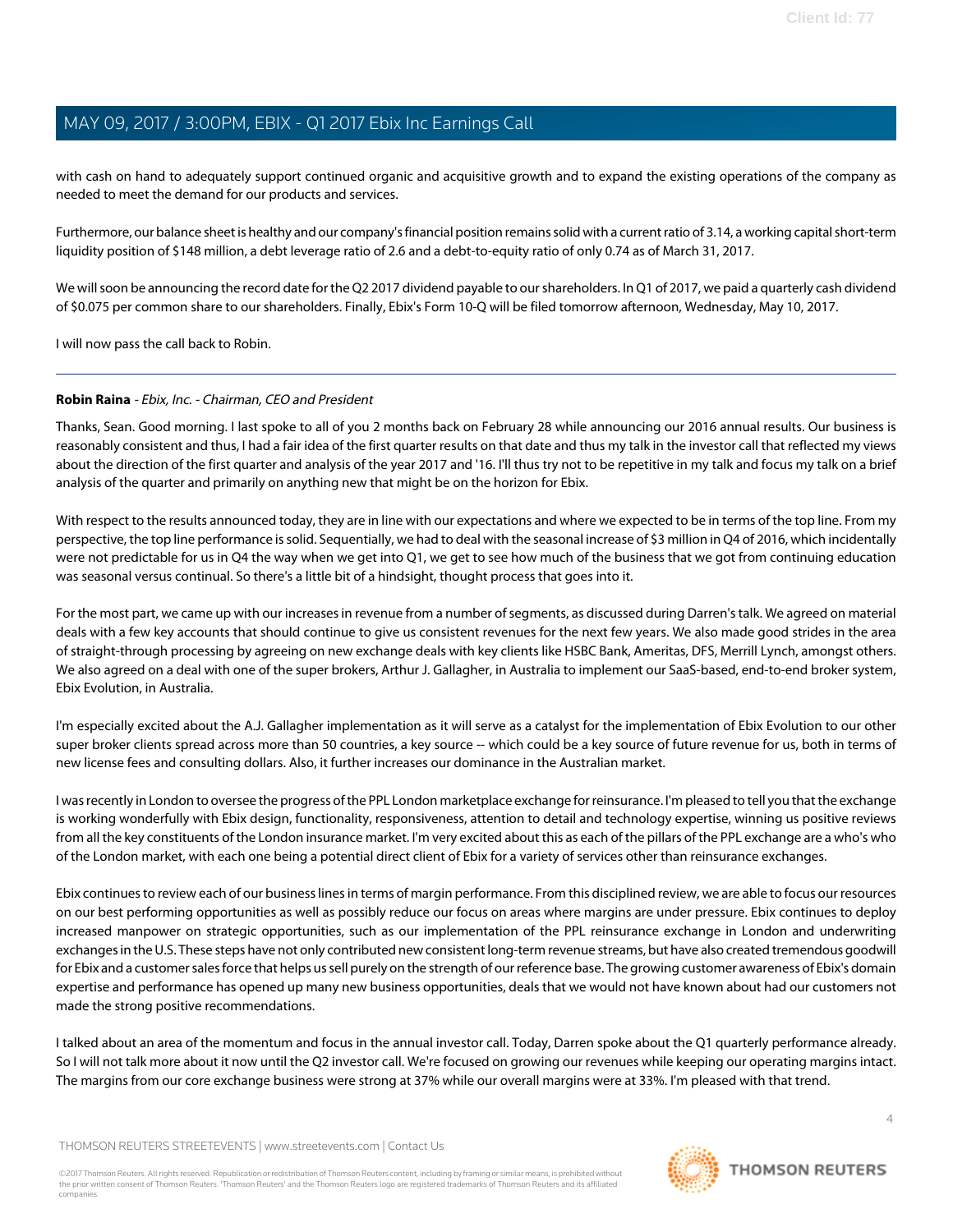We've been bearing the brunt of the U.S. dollar strengthening against other international currencies for many years now. For example, the U.S. dollar strengthening with respect to the British pound has taken our annual revenue from the PPL deal in London down by approximately \$5 million from the time the deal was inked. As and when exchange rates move our way, we're going to see handsome increases in revenue just on account of exchange rate changes.

During the annual investor call, I talked at length about acquisition opportunities and our approach to them. So I will not say much for now except say that hopefully soon, we will announce an acquisition that we believe can be a growth -- can be a great growth driver for Ebix in coming quarters and years. More on that very soon, hopefully.

In recent times, some of our decisions to walk away from prospective acquisitions that did not pass our due diligence or valuation test have proven to be right in the public eye. We are fully aware that our acquisition history that looks fantastic today could look absolutely terrible if we are proven to be wrong on one material acquisition. For every one acquisition that you get to know about once we announce it, we might have walked away from a few that you may have never heard about.

Sean talked about our access to cash and our desire to use that cash for both growth and investor-friendly activities. In the first quarter of 2017, we decided to take advantage of the low stock price and accordingly bought 704,000 shares for \$40.5 million. We like to be opportunistic in repurchasing our stock. And this decision is amply reflected in our purchase of approximately 7.26 million shares of our common stock at an average price of \$29.65 for an aggregate amount of \$215.2 million since 1st August 2014, when we announced the Ebix board decision to repurchase our own stock consistently over the next few years. We intend to continue to be opportunistic in repurchasing our stock over the coming quarters and years.

We are presently focused on trying to achieve our aspirational goals defined earlier in previous investor calls. Let's see where we end up in the first quarter of 2018 in terms of conformance to those aspirational goals.

Thank you. With that, I'll hand over the call back to the operator.

# **QUESTIONS AND ANSWERS**

#### <span id="page-4-0"></span>**Operator**

(Operator Instructions) Our first question comes from the line of Jeff Van Rhee with Craig-Hallum.

#### **Jeffrey Van Rhee** - Craig-Hallum Capital Group LLC, Research Division - Partner and Senior Research Analyst

Robin, just a couple for me, actually, several for me. The -- as I look at the release last quarter, you talked about that you had, "Agreed on a number of large value contracts that will contribute in 2017." And I think you touched a little bit on the call today. In the release for today's earnings, you said you've agreed to undertake a few substantial deals that involve implementations that should contribute to results over '17. Can you expand on that? When -- have those deals that you've agreed to undertake impacted the P&L at all here in Q1? And if not, when do they start to impact? Can you give us a little sense of scope of the impact?

#### **Robin Raina** - Ebix, Inc. - Chairman, CEO and President

So Jeff, they have started to give revenue in Q1. Again, as you know, we can't recognize revenue until we have -- until we are at the right stage of implementation. So we have to follow the GAAP rules on recognition. So we have -- had taken a small impact of those deals. At the same time, we believe that most of the size of these deals are large enough and we should see a continued impact going into the next few quarters. As our implementation gains pace, we will see increased revenue coming from these deals.

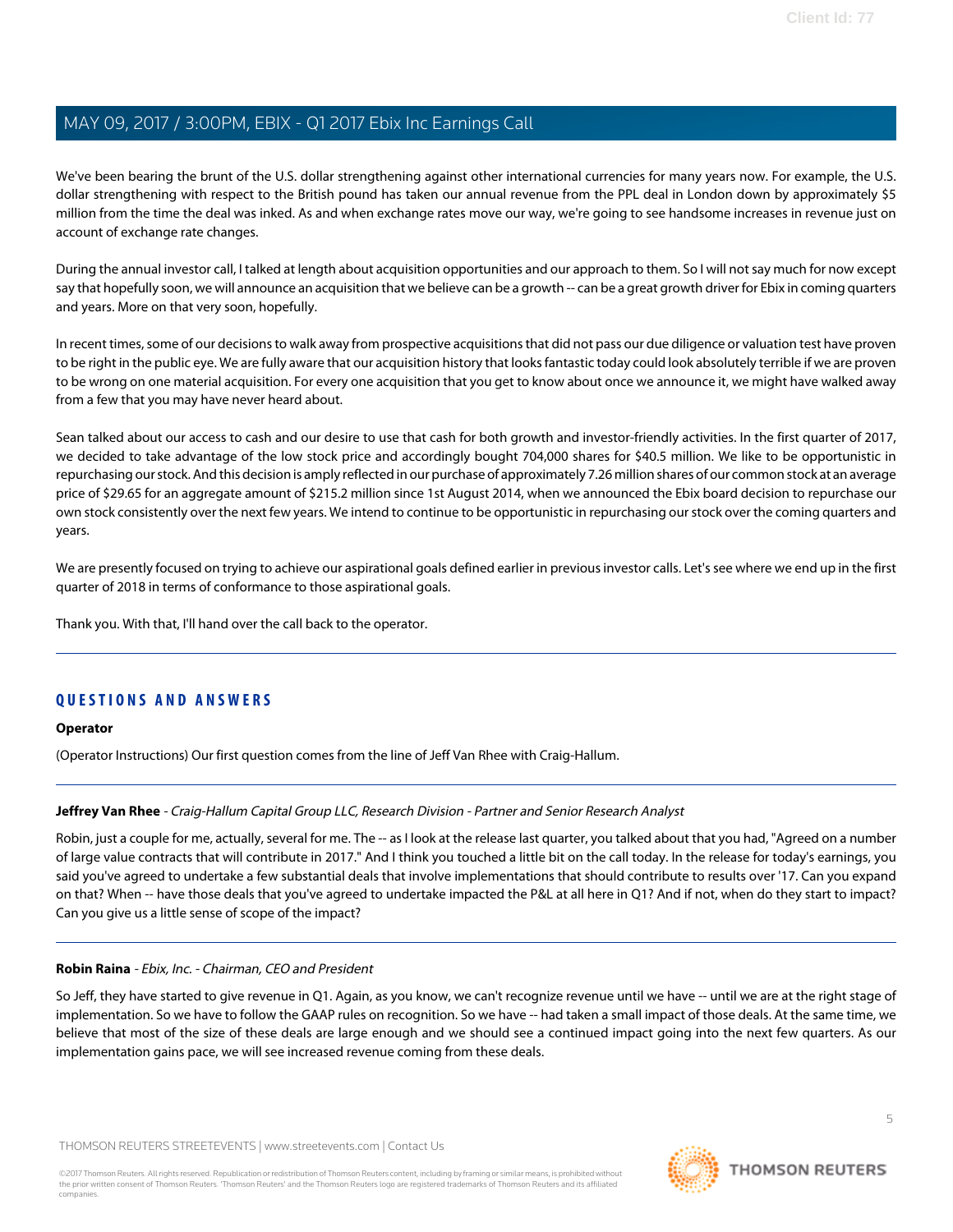# **Jeffrey Van Rhee** - Craig-Hallum Capital Group LLC, Research Division - Partner and Senior Research Analyst

And can you give us some semblance of the scope of the opportunities? Sounds big enough that you mentioned it in the release. So certainly, seems like it's what you're believing is either out of the gate or over time going to materially. Can you help us scope the revenue opportunity?

## **Robin Raina** - Ebix, Inc. - Chairman, CEO and President

I'll give you -- you see, we are under NDA specifically with these -- specifically with one of the larger, one client. So I couldn't give you specifics of the name of the client and detail. But at the same time, I'll tell you that in our book, any deal that has the potential of giving us revenue between \$10 million to \$30 million a year is a large deal. And so I'll leave it at that.

# **Jeffrey Van Rhee** - Craig-Hallum Capital Group LLC, Research Division - Partner and Senior Research Analyst

And I guess, just conceptually, is this something that comes in big lumps? Or should we see this gradually grow over the course of this year?

# **Robin Raina** - Ebix, Inc. - Chairman, CEO and President

Well, it will be -- you see, part of our effort there, frankly, that we would like to be very consistent. So we're not looking for lump. That's the first thing. Meaning, from an aspirational side also, we're not looking for lump. But sometimes, we -- obviously, we are governed by the GAAP rules and we have to follow the GAAP rules, whatever the technical accounting rules are. We're going to see, as we implement some of this, we're going to see fair consistency. You will see, there will be some lumps, which are unavoidable by GAAP rules. But you're going to see, as we implement the larger part of these deals, you're going to see bigger lumps in specific quarters in terms of sudden pop in revenue.

# **Jeffrey Van Rhee** - Craig-Hallum Capital Group LLC, Research Division - Partner and Senior Research Analyst

Okay. And then, I guess, just secondly for me. With respect to the numbers for the quarter, you commented to the seasonality and sort of paraphrasing. It was evident in hindsight having not had history with the kind of push that you've got from some of the physician purchased products. I guess my question is, on a sequential basis with down revenues, cost of goods was up. And I'm wondering if that might have had to do with these new deals signed or if there's another explanation there.

# **Robin Raina** - Ebix, Inc. - Chairman, CEO and President

Yes, that's the new deals signed. That's basically what it is in terms of cost of goods. But coming back to the seasonality. Look, it's difficult. We know it's seasonal. We know the area which are seasonal. And I actually talked about it in previous quarters also. I talked about continuing education specifically because that's the main area where we had the biggest drop from Q4 to Q1. And it's very hard to predict because what happened in that area is that you're dealing with doctors who are trying to claim tax deductibility. Now we don't know from a perspective of, is that -- how much of what you delivered in Q4 is a part versus how much of it is a consistent? The problem we have is, obviously, this is a relatively new business for us, continuing education. And we're continuing to learn as we are implementing, as we are getting into this business. And we are -- obviously, we have -- I think we've done well in this business. And we're continuing to -- as we have a little history behind us, we will be able to predict this a little bit better than we were able to predict because it's just -- remember that our entire business model in continuing education is a direct marketing model. We are selling purely through direct marketing in the area of continuing education. So it's impossible to predict what part of it is seasonal until you have enough history behind you, which we unfortunately haven't had. Overall, Jeff, I am quite pleased with the overall -- the trend of revenue because remember, I think I've been here 18 years and I know that every quarter, you're as good as what you produce in a quarter and history doesn't count. And having said that, when I look at -- there are 2 aspects to it. One, I think as a company, we want to be fundamentally strong. We don't run a company on a day-to-day basis. We try to make sure that what we are delivering can have continual value, can continue with it and so on. Having said that, the key part of our thinking has always been that when you look at revenue stream, we try to point revenue



6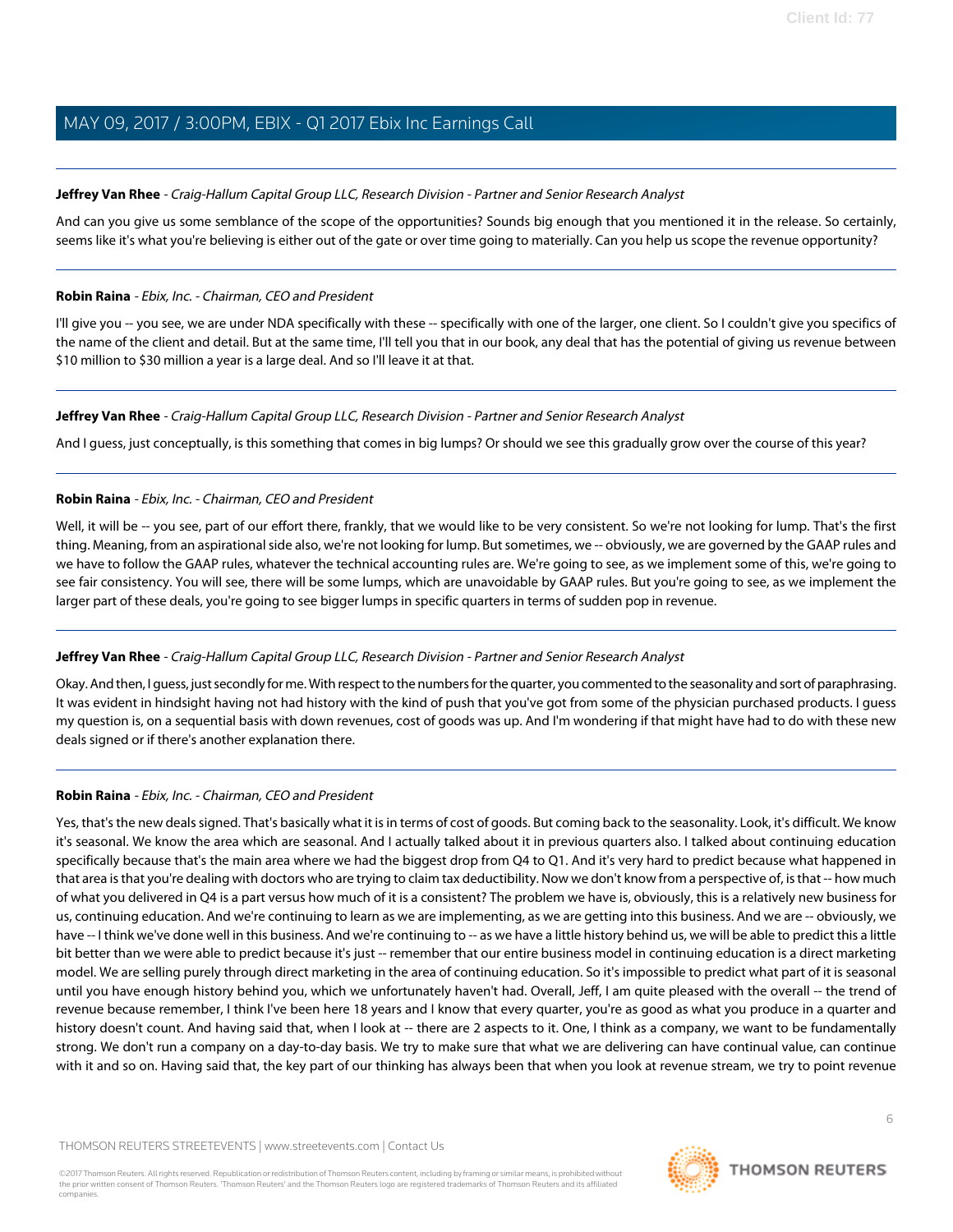streams that are consistent, that can stay, that can be prolonged. For every one revenue deal that you -- that we -- when we present our revenue stream, what you don't hear about is stuff that we just ignore completely. Meaning, this is something -- Ebix is such a disciplined company, and I feel very proud of being the CEO of such a disciplined country. Where when you look at our margins, most companies will be very happy that they have 33% operating margins. Here I am sitting here as a CEO conducting an exercise, and I'm saying this openly in all transparency, conducting an exercise, looking at each and every division and trying to see, maybe we need to give up on revenue sources in some division. Even now, simply because we are -- we feel the single-biggest strength that Ebix had is the benchmark we have set up in operating margin, what we are able to do. So we're going to be continually at it, trying to look at business areas where we're not -- where we might be generating revenue, but we might not be generating -- we might be diluting our margins. And it imposes a lot of pressure on this company in terms of how we operate. But having said that, I'm actually very pleased that a lot of the revenue that we started getting into -- if you look at where we were last year and how we have kept ramping up the revenue, a lot of the revenue that we got into are brand-new opportunities. We have made them fairly consistent. All those new opportunities have started becoming very consistent. It's a -- and I feel very good about it that we are able to deal with most of the seasonality, if there is any, in our business. But more than that, that we are not just signing deal with parts associated with them, we're trying to make those deals recurring enough or trying to focus on deals that are recurring enough. So from that perspective, I actually feel very good about where Ebix is today in terms of its momentum, in terms of its thought process, in terms of its discipline and so on. Sorry, please go ahead.

# **Jeffrey Van Rhee** - Craig-Hallum Capital Group LLC, Research Division - Partner and Senior Research Analyst

Sure, no worries. So one last for me and I'll let somebody else jump on. And it kind of ties to what you were just talking about. So you've got some aspirational goals out there. But with respect to margin profile, talk to me about how you feel about operating margins from this level, sustainable, likely to rise, likely to fall? And I know the obvious tie into that, that you could maybe touch on is your overall pipe and conviction on these e-governance deals in India? They have very different margin profiles in and of themselves as well as compared to your historical margins. So based on what you see now, how do you see your overall operating margin profile and then where is your conviction and outlook on the opportunity around the e-governance deals?

# **Robin Raina** - Ebix, Inc. - Chairman, CEO and President

Yes. So I feel actually very good about the margin profile of the e-governance deals. We have continued to ramp up that margin profile. Where our margins are not as good as where it should be today is the business of consulting, strategic consulting. What has happened in the recent time also is that with Mr. Trump taking over, it has obviously created a bit of a flurry of activity in the consulting arena. That's going to hopefully -- meaning, we'll have to be prepared for it. And we have to accordingly deal with it and see how we can improve our margins. So we are taking various steps internally to make sure that our margins are not as low as where they were. Those consulting margins have hurt us as of today. So we feel that there is ways to improve that. The second aspect of it is acquisition. Now one request that I'm going to make to each one of you is that as Ebix gets into acquisitions, we are now -- Ebix has a goal of -- we're trying to become a much larger company and we know what our goals are. We definitely want our operating margins to be 30% or above. But when you're trying to do that, you're going to make some decisions in terms of, we might get into an acquisition in a particular phase where we might decide, listen, we're going to take big expenses or expenses in one quarter or onetime and try to clean the balance sheet, clean the ongoing P&L and so on. So basically, our goal is rather simple. Our simpler goal is we absolutely want to be 30% or above. That's the basic goal. Now can we be at 33% or can we be at 35%? I will not comment right now. All I will tell you is that we just produced a 33% quarter and we are absolutely in the midst of an exercise trying to improve our efficiency, trying to look at each and every part of our business as to what we can do better and how we can improve our margin and so on. Our margins also frankly were hurt by some of the A.D.A. M. drop. Because remember, what that drop has basically been, all come out of our margins. And that we had to make up for that. So if you look at it, our remaining margin profile kept growing up because if you -- if I take the, for example, the A.D.A. M. revenue out, the drop that we had, which translated into a big -- which basically went into our -- went to take our income down. If, let's say, that was taken out, our margin profile is actually going to be a lot higher than it had been in the past. So we're also dealing with some of these -- more -- things that we weren't predicting basically, frankly, for want of a better word, and we're -- I'm being transparent about it. That's a learning process. We're trying to improve in those areas. So good news is, it's typically happened in one area, most of the impact. And then we were obviously hit by simple things like margin business. To give you a simple example, the London deal. The majority of what you see in the London deal, that the exchange rate drop. Meaning, that's a \$5 million drop. When we signed the deal, we had a guaranteed revenue of \$17 million plus. Today, it's translating into \$12.3 million or something like that, which means we had a \$5 million drop and it clearly will impact our margins to a pretty good level. So we have to deal with those kind of

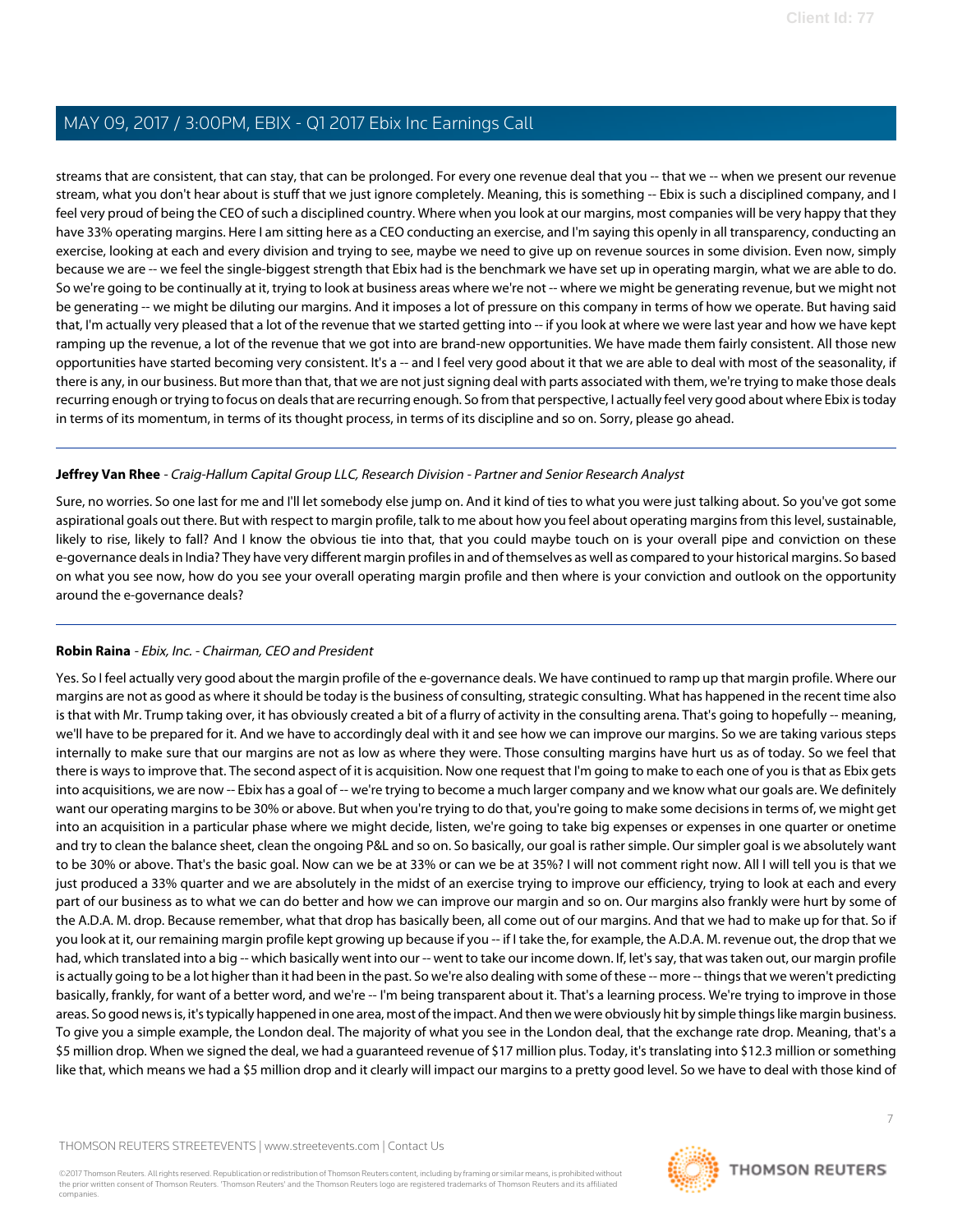things. Good news is Ebix made up for it. And I think we're going to continue to be focused. At the same time, we are trying to blend our desire to be a high-growth company with our desire to be a high-margin company. Now as you know, that's not easy. At the same time, we are committed. We are confident we can do it. And we're trying to -- we're not trying to follow another company that we can just follow and copy what they did because nobody else has really done that in our industry. So we're having to create our own path and charter our own path. So we are continuing to do it. I feel good about with respect to the aspirational goal or the margin level or the revenue number that we want to get to, I feel good about it. I think to -- I would rather have investors in their own mechanism, in their own math take the worst-case scenario and say, look, maybe the margin profile I should count on is 30% or 31% or something like that. And I'm comfortable with that as a CEO because my job in here is not to hype the company. My job is to let the investor themselves draw the range of what they think the company is worth and also draw -- take some scenarios in it. And from my perspective, if we do a lot better than that, we'll make all the investors a lot more happier. So having said that, I think the company is today very focused on, we believe we have the ability to be the largest insurance software player in the world. We're already the largest insurance software exchange in the world. We believe we can be the largest. And we can be a lot larger than where we are. So we don't want to just operate in the manner we have operated in the past. There is a -- and there's nothing bad about what we did in the past. It's not that I'm -- meaning, we might have made a series of mistakes or positive things in the past, and we're going to learn from them. At the same time, I think our thinking is we need to be a company that can blend this high growth with high-margin structure and that will take a little bit of innovativeness, a little bit of chartering our own path. When I was trying to build this company and I remember early days when we were doing \$40 million of revenue and I started talking about 35% margins, and people said, well, that's good for you to say that because you're running a \$40 million company. You're not running a \$100 million company. Here we are running at a run rate of \$320 million and we're still at those margin levels. So -- but one thing which I learned over these 18 years is, you don't run a company for -- from a quarter-to-quarter. An investor who's short term and is looking for, great, I'm going to -- they did amazingly well this quarter or they didn't do amazingly well that quarter. To me, that's not the best investor for Ebix. The best investor for Ebix is somebody who looks at the 18-year history, the consistency of it, where is this company headed? Is this company really -- are they giving growth to their stock or does this company really have the ability to get there? Do they have the product? Do they have the strength to get there? And I think I would rather have investors create a SWOT analysis of their own, the negative and the positive and take analysis of, hey, the operating margin can be 30% possibly or it can be 35%. Let me draw a range of it if it's still worth an investment. And from my perspective, that's a good investor for Ebix, and that's what I'm here to do. My job is to deliver and my team's job here is to deliver continued value, but we want to do it by not thinking on a daily basis or trying to be -- trying to just be sensitive to making people happy on a daily basis. What we want to do is we want to deliver really solid long-term value and hopefully, in the process, create one of the best stocks in the insurance marketplace or in the financial marketplace. So I think that's what, Jeff, we our focused on. And I feel good about where we are. I feel fantastic about our product. I have been here 18 years. And after 18 years, I would tell you, one statement that I can stand on a rooftop and make is, every part of Ebix is cutting edge, leading, works, loved by our clients. That's not easy for people to say who are running 270 different kind of products. And that's what we do. And so I feel today, we as a company, we have set up the basics right. Our margin structure is right. We're headed in the right direction. We have a fantastic management team in place who I give them absolute credit for sticking to the company. And we have the new bunch of energy now coming in the company. We have all these technical guys who are now -- who have stayed here for a decade, who in my view can be -- are well ready in terms of a technical management, the people that we have. I feel there are a number of folks who could be the future CEO of Ebix. And to me, that's the basic value of Ebix today that we have creating people who have been here with the energy, who understand the basic ethos of Ebix, who understand the basic adherence to customer value, the basic adherence to investor value, consistent delivery of value and have that technology excellence associated with them. To me, when you have those kind of basics right, you are setting up the foundation of a very strong company in the future. And that's what until the day I'm here, I'm going to be absolutely focused on making this company a leader in where we -- where it is and where it is headed. So Jeff, I know I gave you a very long answer, but I wanted to do this simply because I wanted to make sure you understand that the passion behind what we have built now at Ebix and where Ebix is headed and what it's trying to think of.

#### **Operator**

(Operator Instructions) Our next question comes from the line of Allen Klee with Sidoti.

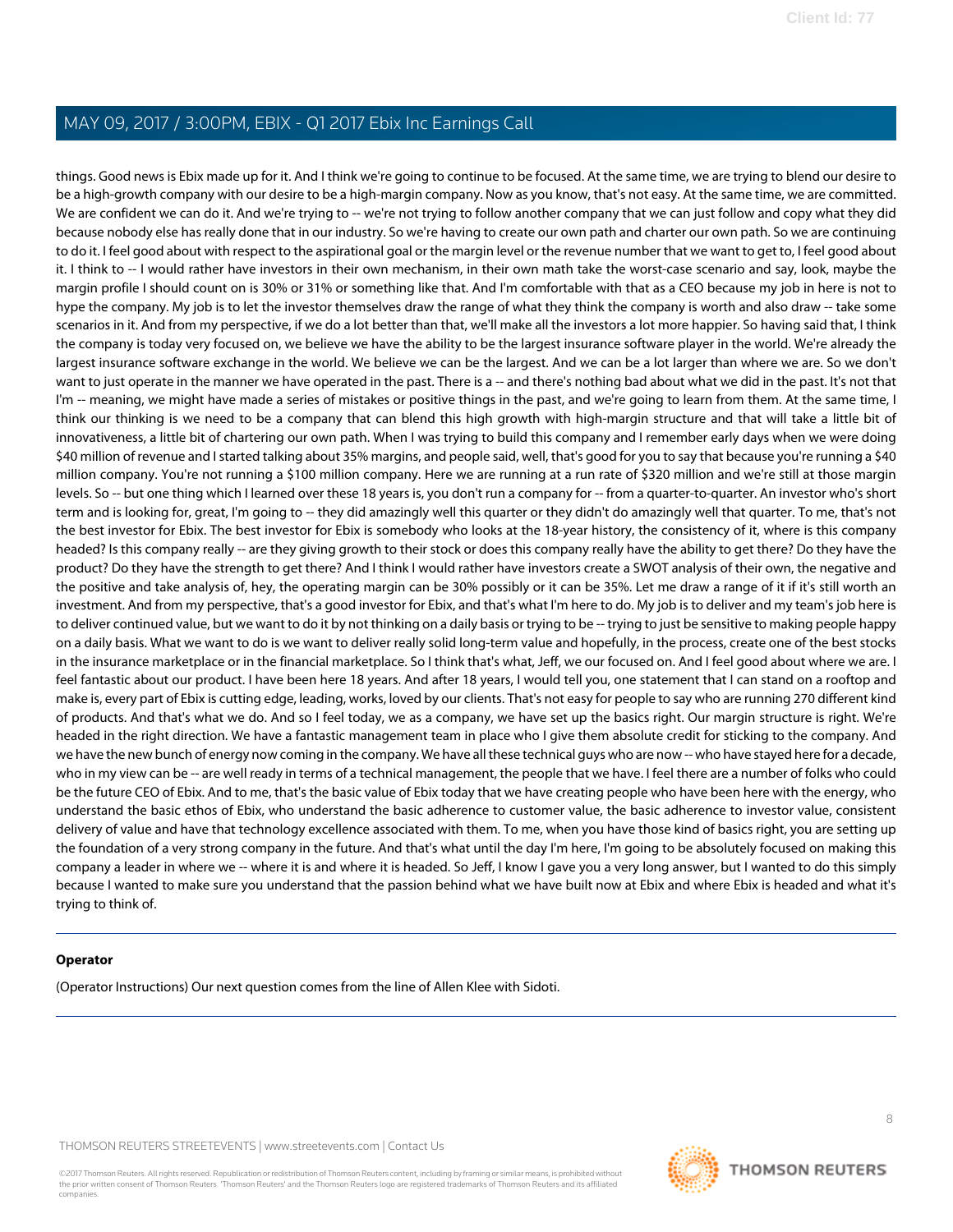## <span id="page-8-0"></span>**Allen Klee** - Sidoti & Company, LLC - Research Analyst

You talked about a deal that you won with Arthur Gallagher in Australia. And you made some comments that, that could be a catalyst to other super brokers and also the attractiveness of the Australian market. Could you maybe expand on that a little bit if I can understand what you're doing for them and how this could be an additional opportunity with other people?

# **Robin Raina** - Ebix, Inc. - Chairman, CEO and President

Thank you, Allen. So good morning, first of all. So that's a great question. So let me answer that. When you look at the Australian P&C market, there are close to 900 brokers in that market. Today, if you look at around 864 and somewhere around 864 are using Ebix for their back-end systems, which means we already have majority of the market. But -- and I'll talk through that. We did not have Arthur J. Gallagher who, as you know, is a very large broker and has a very large presence in Australia itself, but is a very large broker across the world. What we were trying to do, a lot of these brokers in Australia and across 50 countries, that means 50-plus countries that we are in 6 continents, actually, in 19 different languages, a lot of these brokers are using what we call a system called eGlobal. eGlobal is basically our system that's considered a Cadillac by the super brokers. It's a system which is multilingual. It is multicurrency. It's a complete back-end system for a broker. It does everything from underwriting, to general ledger, to policy admin, to claims administration, to CRM, to sales, it does virtually everything. It's got its own word processor built in. It's got report writers. It interfaces with all kinds of stuff, interfaces with exchanges and stuff like that. So we sold eGlobal to them over the years. And good or bad news is, the good news is that they all love it. The bad news is they all of it. And I'd say that's the bad news because we would like to move them to the next generation of product. And the next generation of product is, we, over the last many years, spent a lot of effort and built a product called Ebix Evolution. Ebix Evolution is basically, we don't call it a broker back-end system. It's an e-commerce framework for a broker. It does everything, exchanges, back-end system, but more importantly, it's the latest. It's a thin technology. It's a thin client technology. You can, for example, a large super broker could host it in Eastern Europe in one country and then have 12 of their other subsidiary run off that system. They save on all the licenses because one of their big cost is all these Oracle licenses and Microsoft licenses and so on. So we've been building this up, and we have worked with a lot of the larger brokers to build this system up. And what has started to happen is that as we deploy this, now the difficult task we obviously have is they're all our clients. We want to move them into Evolution. Now the good news for us is, if we move them, we can actually multiply our revenue threefold on the broker system business. And I mean it's threefold simply because that's how the Ebix Evolution model is. The Ebix Evolution model, we take care of everything from hosting, to back-end systems, to virtually being the server prompt kind of a provider. So we -- so what we've done is we've been in front of all the super brokers. Our first step was to try and show them Evolution and continue to work with them to see what they want. What will basically happen is as we start working with these larger brokers, all these larger brokers will need customization. So we think we can do a substantial amount of consulting dollars and then we can generate a lot of license. Now when I say license, it's subscription revenue. It's continual monthly revenue. And it's pretty substantial and it basically has very high operating margins for us with those products. The good news is, we've created the entire Ebix Evolution technology out of India. So the entire design knowledge, the entire intellectual property knowledge, all the coding, the testing, the support will come out of India, which means our margins are going to be phenomenal out of this. So what we were doing -- when you drop, when you deploy a product like that, you're always looking for, you need one large super broker. But everybody is wanting. They don't just say, listen, I'm going to just take -- everybody will take it on Day 1. That's not how unfortunately the insurance market work. There always have to be a guinea pig kind of a player. And this is true incidentally of every product that we have done. So what happens is you have to deploy it across this one -- especially if there is a broker who has size. Because when you have size, people understand the complication of a large broker. And if they -- if that -- if they deploy it, that becomes a catalyst to other brokers saying, great, I'm now ready. And it's also a competitive aspect that you want to be ready for. So Gallagher deal was a very important deal for us because they decided to go with Ebix Evolution. Now they were a brand-new client. They were not our client in the past. What that does for us is now we're going to start organizing all these user group conferences and start pushing people and creating end-of-life on some of our products. We obviously know that there is a -- we can operate -- as a company, we could have also used the pressure tactic, which is we can just declare end-of-life on our previous products. And it so happens that most of our clients are completely dependent on this. We have tried not to misuse our strength in any area. We're seen as a very sincere company so we're going to try and be very collaborative with our clients in working through that. So we feel this to us we're excited because Evolution, Ebix Evolution is basically going to replace eGlobal across the world in 50-plus countries, which means when you look at all the large brokers, whether it is an Aon, whether it is a Marsh, whether it's a Willis or whether it is a Lockton, all of them are using our products in multiple countries. Meaning, somebody is using it in 45 countries, somebody in 18 countries and so on. And we feel that by itself is a big opportunity for us. And this -- what it has done is, it has proven that the product is real and now our job is to make sure that we implement it properly and we can create a strong reference out of Gallagher. So that's going to be our next step as we go into it from that perspective.

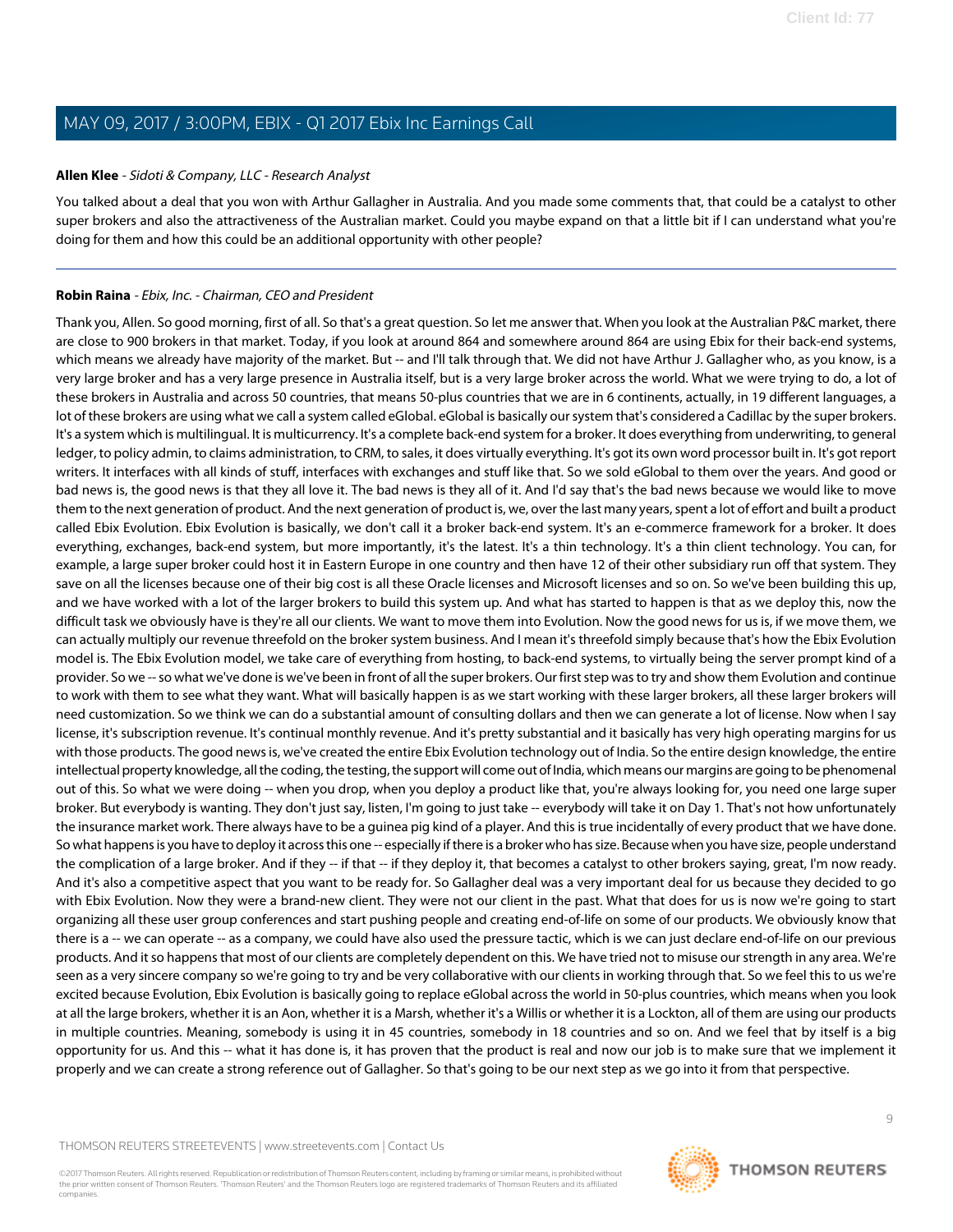# **Allen Klee** - Sidoti & Company, LLC - Research Analyst

Okay. And then somewhat similar on PPL and the reinsurance market. You mentioned you were in London and felt quite good about that. Can you give us some kind of updates on -- if there's been any expansion of insurance lines that are being used and other opportunities to expand it?

# **Robin Raina** - Ebix, Inc. - Chairman, CEO and President

Thank you, Allen. So Allen, PPL exchange is ultimately, we got to look at, what is PPL, first of all. PPL is a body formed by all the market players. Virtually everybody in the market, all the brokers, all the underwriters, all the reinsurers, Lloyd's, all the associations, the underwriter association or the broker association, everybody teamed up and is in this body called PPL. And this body basically, they fund it, all of them. And ultimately, majority of the funding right now is coming from Lloyd's, but ultimately, all of them have to fund it. And this is part of what is called project T-O-M, project TOM. Project TOM is an initiative in London by -- led by Lloyd's. It's a GBP 250 million initiative to modernize the London market. It so happens that this exchange is at the center of that TOM, project TOM initiative. If this works, what it does is that it, first of all, meaning, if you look at -- I don't want to say anything positive or negative on project TOM. It's a great initiative, which will basically, which is -- it is having a series of hiccups as normal. And -- but it is also -- Lloyd's is very strongly backing it. There's a lot of effort and hardware behind it. Having said that, when you put an exchange at the middle of it and if that exchange works the way it was supposed to and if that exchange can deliver cutting edge technology, can drive paper out of the process, it's a big win for Lloyd's. It's a big win for the London marketplace for project TOM. To that extent, this exchange is a very watched and a very difficult kind of an exchange. What we have been able to do is not only have we kept delivering business lines. So there is a -- we have kept delivering -- we are on schedule with all the business lines that we were to deliver. There is another large business line coming, I think, in June that's going to be delivered. And after that, there's one more. And we would have basically improvements they want it to be, it would basically take care of most of the brokers in the market once we have deployed the additional 2 lines. Having said that, the -- when you consider the overall impact of it from a London market perspective, they want to make sure that this exchange cannot only interface with all the other entities, but it is technologically far ahead in terms of what it delivers, how it disintermediates paper and so on. From our perspective, the goals that they had set up in terms of where we needed to be in 2018 June. I'll give you a very simple statistic why are people so appreciative of what Ebix has done. On what we were supposed to do as a -- on the technology side in June of or July of 2018, we fast forwarded it and decided that we're going to deliver it in June or July of 2017, 1 year ahead. That doesn't happen normally in the insurance market that a vendor goes in and says, no, no, no, I'm going to fast forward this and I'll fast forward this. And so what has happened is, it's won us a lot of happy faces. And when you say happy faces, who is running PPL? Who is on the board of PPL? Who are the people we're going to work with? We're going to work with the largest of the brokers, the who's who of the market, the largest insurance companies, Lloyd's, of course, the largest associations. So if we can do a good job on this and show that Ebix is way ahead of the curve, what we have done is we've then shown that Ebix is ready for the next big challenge. What could be the next big challenge? There is a lot that has to happen as part of project TOM. And we would like to be a key player in project TOM, right? We would also like to be a key player to all these large players, whether it is ABC broker because I don't want to just spell out names there. If there's a large ABC super broker and there are many of them there, when they have their requirements and each one of them are -- have big IT budget, we would like to be a player there. Because of what we have done, it has probably won us a lot of -- it's won us a lot of respect and transparency and people believe in us. So I'd like to say that, that was what I was trying to reference. So we're doing extremely well. I just came out, spent a week in London, looking at what we did. And I'm extremely pleased with where we are with respect to the London marketplace. I'm actually headed back in the 2nd week of June again to London. Because we feel it's not a question of this \$12 million or \$18 million or whatever. There's a much larger play involved here. Because you're talking about modernizing the London market, and there's a lot that has to happen. But Ebix is a sincere player. We don't just go in and say, listen, we want everything right now because we are so good at it. We just like to pace our step. We like people to believe in us. We like people to understand how Ebix delivers. That Ebix is not going to -- is not just another aggressive sales machine. Ebix delivers. And so I think that's our basic. Right now, we're in absolutely systematically, we have put in the best of talent across the world. To tell you the value of how much we value this reinsurance exchange, I have folks from the U.S. involved. I have folks from Australia involved. Of course, there's a large team of people from India that is involved because we truly value what can happen out of this, not only in terms of project TOM, which is by itself very large. But then, it is -- the entire world of reinsurance market is watching it, right? Meaning, if London succeeds at this and London can show what it does, it's going to give London almost on unfair edge with respect to all the remaining reinsurance hubs. And that by itself is a huge opportunity for us because we negotiate in a good agreement with PPL. To their credit, they were fair with us. They allowed us to -- we basically have the ability to make reinsurance exchanges and deploy them in various other places as long as we don't just replicate what we just did in PPL exactly.

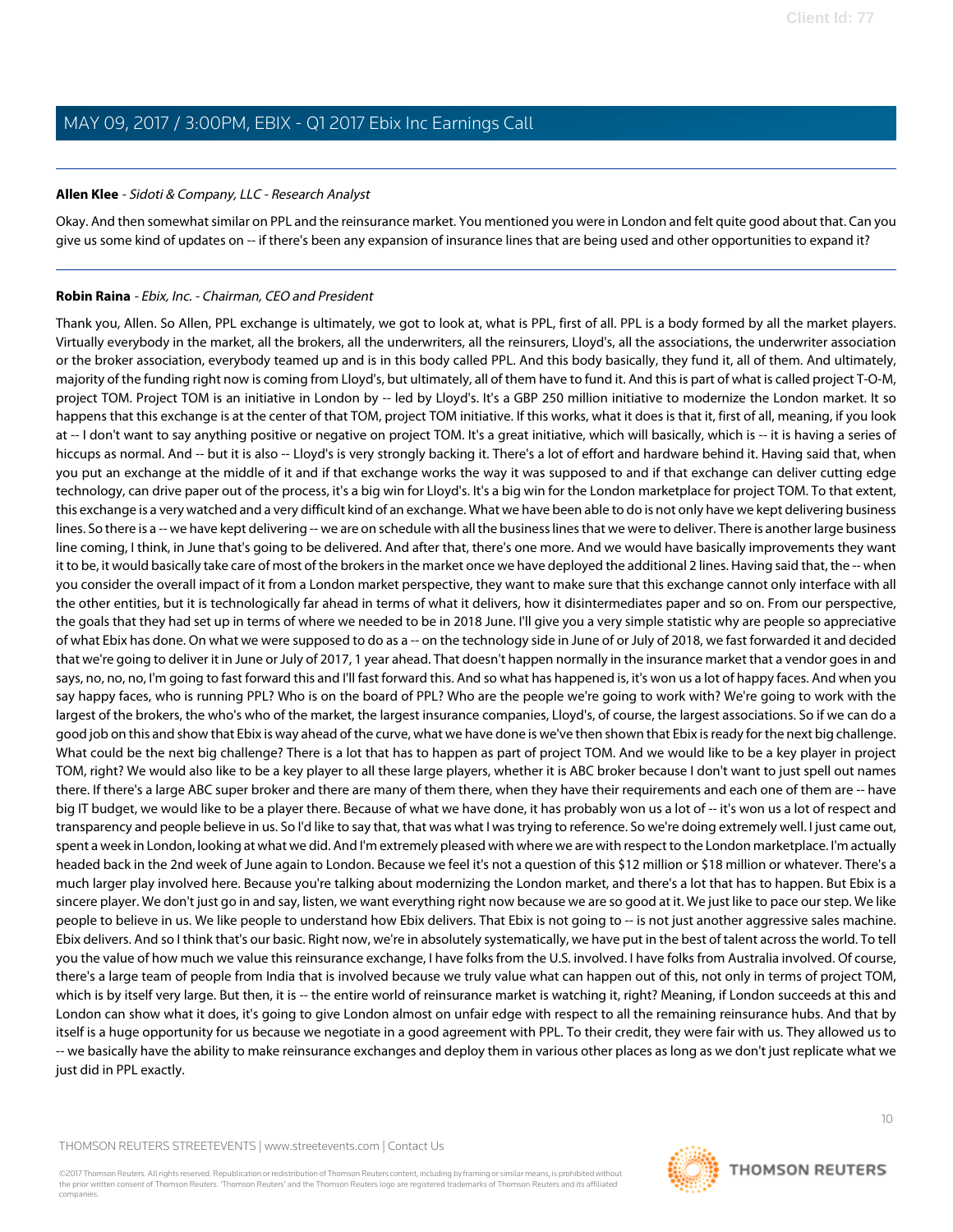# **Allen Klee** - Sidoti & Company, LLC - Research Analyst

And lastly, can you kind of go through the major opportunities that you see over the next couple of years in India?

## **Robin Raina** - Ebix, Inc. - Chairman, CEO and President

I think in India, we -- I see opportunities in 3 areas. So Allen, one is clearly e-governance. I think there's a reason the Indian currency is doing so well. There's stability in the government. And there's a lot of effort that is happening in the digitization of the country. So I feel that there's going to be opportunities. When we say e-governance, e-governance can be across insurance, can be across finance, can be across other industries. But basically, you're building infrastructure to digitize the country, to convert people into -- if I'm a medical patient, let's say, you're converting me into a digital patient. That's basically the vision of the Prime Minister of India. That you're digitizing. You're creating a digital human being in a way that every human being is being connected digitally across from a government perspective, from an e-commerce perspective. You can do transactions and so on. Because India doesn't have the system of what, in terms of -- there was until now, until recently, until a few years back, they didn't have any system of Social Security number and now they have something called Aadhaar card and stuff like that. So they've taken a huge step ahead. So that's one. E-governance is a very large opportunity and a continued opportunity because India is very diverse country. It's not going to reach a stage in the next decade or 2 decades where they will suddenly say, our infrastructure is very good. As you know, India needs a lot of infrastructure. And so we think we want to be a player there and take a strong position there. The second area is the area I feel of exchanges. India doesn't really have an insurance exchange. India doesn't have a reinsurance exchange. But it's a country where there's a lot of youth, 65% of the people are approaching the age of 35. They're creating a -- this is going to be the largest middle-class in the world. You're going to have a middle-class of 400 million people, which incidentally will be larger than the population of U.S. All of these guys, that 400 million people are creating wealth. When you create wealth, you preserve that wealth. That's where insurance comes in. There's a need to standardize. When the government talks about all the standardization and providing better health care, providing some conformance, they are not able to do any of that today simply because they haven't really created insurance exchanges. Until you do that, you're not going to have any control over or predictability on anything. You want to predict -- government say they want to launch crop insurance, but how do you do that without having some infrastructure do that. So then you go into financial exchanges. I am a huge proponent in the area of financial exchanges. I believe that's where Ebix needs to head. I don't know whether you in recent time read the Wall Street. There was a story in Wall Street almost 1.5 weeks back about a company who, I'll let you do your research. But this company basically, for want of better numbers, I'll tell you, their revenue is around \$120 million. Their losses this year were approximately \$260 million. They were valued at \$9 billion, it was \$8 billion or \$9 billion, somewhere in between. And recently, some -- a large institution out of Japan decided to invest \$1.8 billion in it. Now why did they value it at \$9 billion? What is so great about it if they have only \$120 million of revenue and \$260 million in losses with 14,000 employees? Because their opportunity. They're looking at the opportunity of 1.3 billion people and they're saying, this is a business of financial exchanges where, if you can be a player in moving money, in providing people the ability to do what Apple Pay does or what Paypal does, making payments. Like taking the Uber car, you're in a Uber car, you want to make a payment or buying prepaid cards or providing ATM machines because the length and breadth of the country, the country doesn't have ATM machine. You need to get to a world where people can walk in into brick-and-mortar shops and basically have the mobile wireless machine where they can walk in and say, great, I have the security code. I need to draw some money and the shopkeeper pays them the money while they run their security code through that small wireless device. The whole concept of bill payment. In India, it's not like the U.S. In India, you don't just go in and make a bill payment. You have -- you want to make 30 different bill payments, you either walk up to the shop, to the power house or to the gas company or whatever and make your bill payment. It's a very complicated country. And so there's a need to digitize. There is a need to create exchanges, which can be -- which can link the consumer with the banks and with the retailers and with the large providers. So what I mean by that is the power companies, the DISH Network, the DIRECTVs of the world, you name it, all the big players out there, connecting them with -- and connecting them with the banks and launching -- and providing all kind of range of financial services that are available to people on their phone, are available ideally in brick-and-mortar setups, not only on the phones. Because India, you have villages, people want to be able to -- you want people to be able to walk in. Some time, when they even want to make a digital payment. They have cash. They don't have digital money to send their money. So in a country, in a third world country like that, what really happens is they will take cash into a place and then make a payment. And if they could take that cash and convert that into digital money and then do a transaction over the net at a brick-and-mortar setup, in a shop, for example, digitally, that's another way of doing things. So there is a lot of possibilities in that market. So the particular company that I talked about incidentally does not do all of this. All they do is they're basically a Paypal kind of a player who basically goes in and makes a lot of transactions happen. But they've spent a lot of money in branding and trying to be in the midst of it. And from my perspective, I love that play. I feel it's a perfect fit into insurance